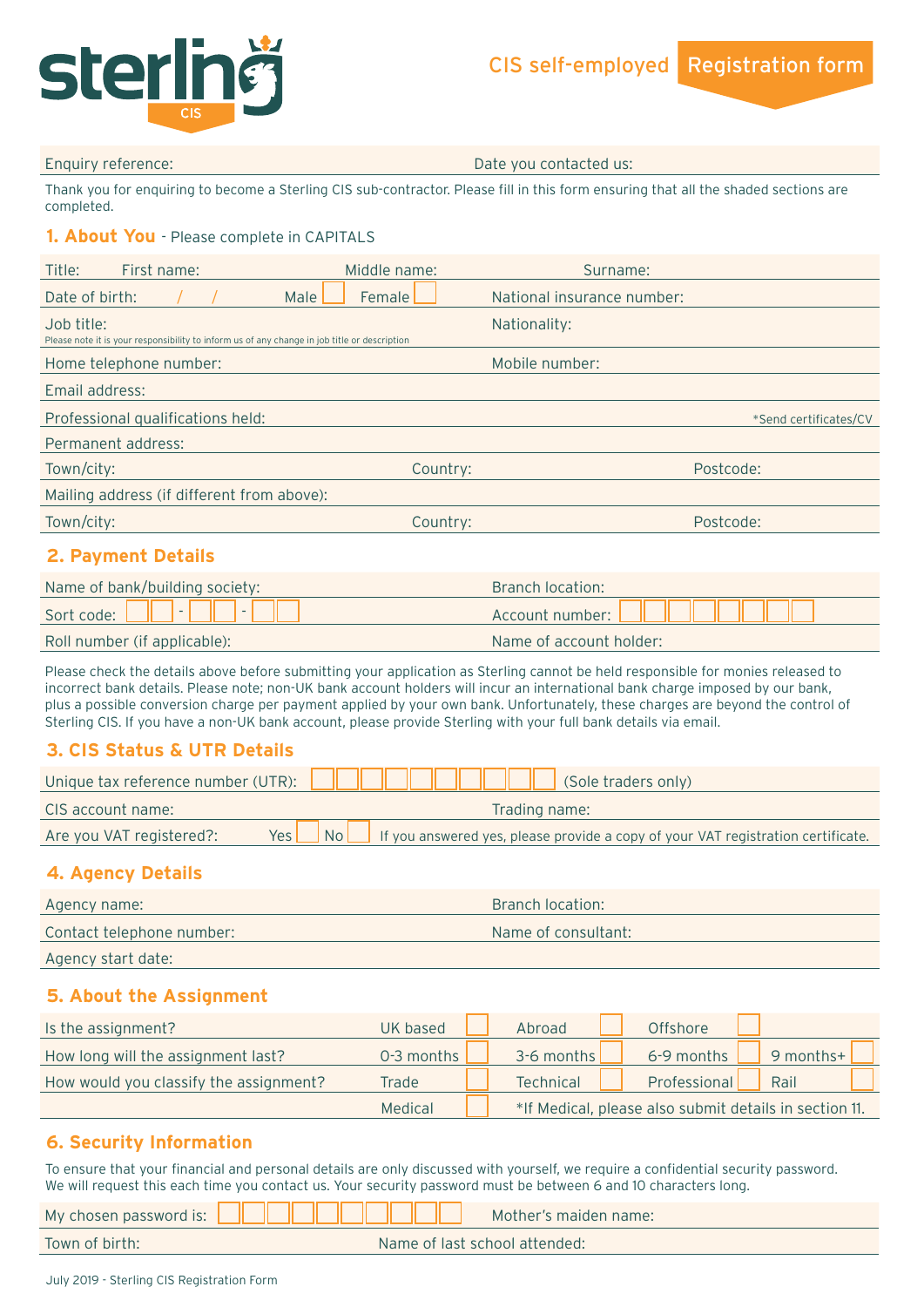

# **7. Next of Kin Details**

| Next of kin name:                                                                                                                                                        |                                                                                                    |
|--------------------------------------------------------------------------------------------------------------------------------------------------------------------------|----------------------------------------------------------------------------------------------------|
| Mobile number:                                                                                                                                                           | Home telephone number:                                                                             |
| Please tick this box if you would like to nominate your next of kin to be able to speak on your behalf at times regarding personal<br>information such as your payments. |                                                                                                    |
| 8. How did you hear about us?                                                                                                                                            |                                                                                                    |
| Colleague/Workmate<br>Agency                                                                                                                                             | <b>Previously used us <math>\Box</math></b> Online $\Box$ Communications (e.g. advertising) $\Box$ |

### **9. Insurance**

With Sterling CIS you are covered by our Public Liability and Personal Accident Insurance. Information relating to the cover, limitations and exclusions of each policy are available on our website.

### **10. Confirm you have downloaded and understood the Health and Safety handbook (see website)**

The Health and Safety handbook details our policies and procedures for Sterling CIS contractors. "I acknowledge I have read and understand the contents of the Health and Safety handbook and agree to comply with the policies and procedures contained within it".

| Signed:                                                       |  |
|---------------------------------------------------------------|--|
| If you wish for us to send you a paper copy, please tick here |  |

### **11. Medical**

Please complete the following section if contracting within the medical sector only.

| <b>General Medical Council (GMC)*</b><br>PIN:       |  |
|-----------------------------------------------------|--|
| General Dental Council (GDC)*<br>PIN:               |  |
| Health and Care Professions Council (HCPC)*<br>PIN: |  |
| Nursing and Midwifery Council (NMC)*<br>PIN:        |  |

\* Please tick all memberships that apply and provide your PIN numbers where applicable.

# **12. Contract for Services**

Please read the enclosed contract for services. Complete and sign both copies and return **one** copy with your registration.

### **13. Eligibility to Work in the UK (ETW)**

We require ETW documents to confirm you are eligible to work in the UK. Include one of the following with your registration:

- Your original passport **or** a photocopy countersigned by a professional or manager. Countersigned passports must clearly show the image, passport details and the signature. The person countersigning your passport copy must provide their full name, job title and date of signature.
- A national identity card photocopy countersigned by a professional or manager.
- If you do not have a passport and you are a British or Irish national please provide the following:
- A full birth certificate and a recent HMRC document.
- For **Romanian, Bulgarian** and **non EU nationals** requirements, please visit our website and refer to the ETW guide.

### **14. Data Protection**

All data we hold about you and how we process and use it complies with the data protection act. From time to time, we may offer services or products which we feel may benefit you through carefully selected third parties e.g. accountancy services or mortgage advice.

### **15. Declaration**

"I declare that the information I have provided is correct and I understand that it is my responsibility to inform Sterling CIS of any changes to my job title, personal, CIS status, bank or agency details as soon as possible. I also understand that if I have provided details that relate to an account not held in my name, e.g. spouse, and the relationship between the account holder and myself breaks down, Sterling CIS cannot be held responsible for any payments to the nominated account. I also agree to the terms and conditions set in the contract for services."

Signed: National Contract of the Contract of the Contract of the Contract of the Date: